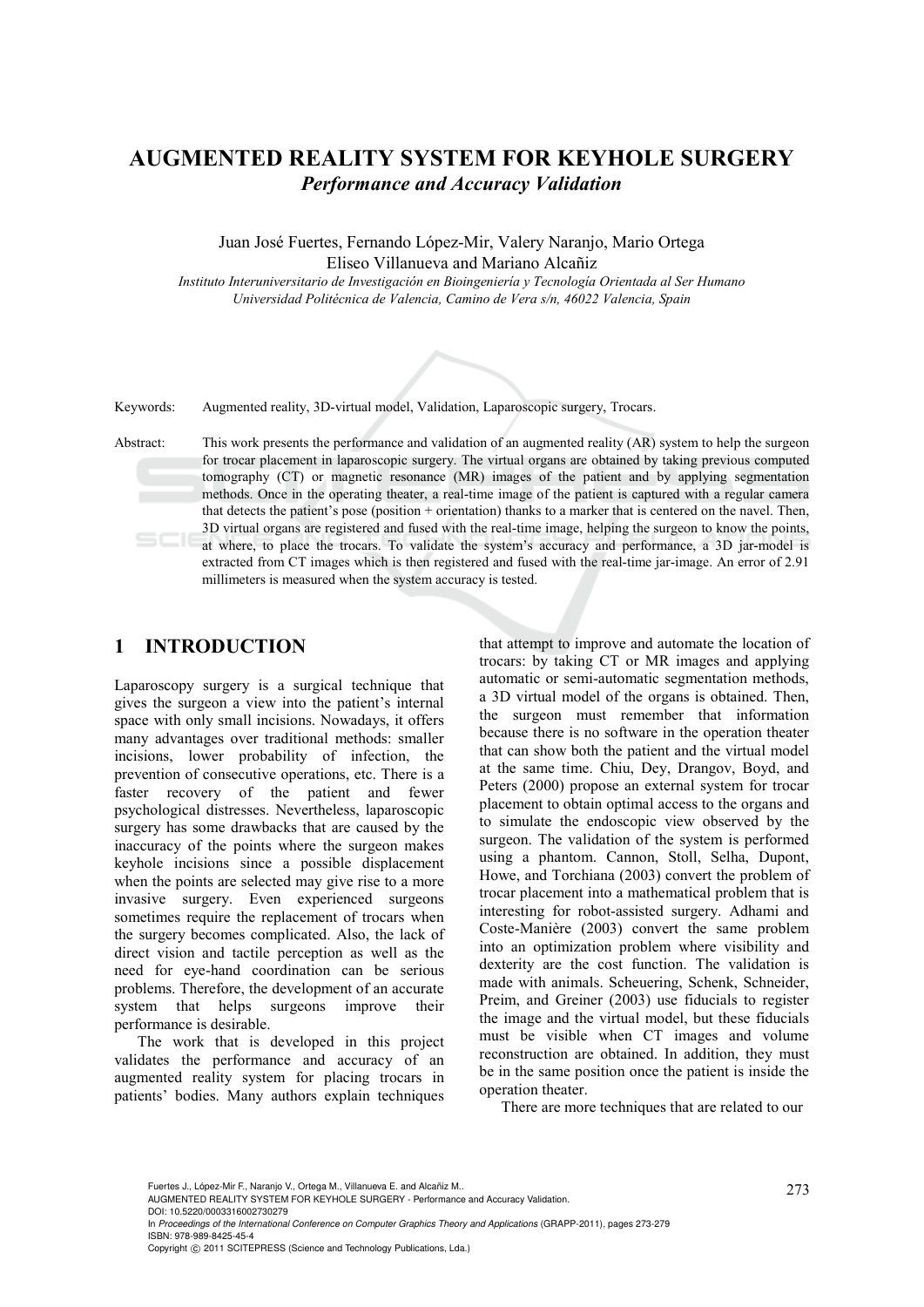

Figure 1: The block diagram of the AR system.

work, where the 3D virtual model is shown along with the patient's image once the patient is in the operation theater. In this way, the surgeon has the information in-situ when the operation is going to start. Trevisan, Nicolas, Delville, Cornet d'Elzius and Macq (2004) describe a technique to merge 3D virtual models onto real scenes without tracking markers. With the use of stereovision technique they show a minimum error of 1 mm but an average error of 1 cm in translation. Pandya, Siadat and Auner (2005) propose a prototype medical Augmented Reality system and they analyze the individual error contributions and the system accuracy with an error of 2.74 mm on average. Feuerstein, Wildhirt, Bauernschmitt, and Navab (2005) propose an automatic registration method where the fiducials that are used to track the laparoscopic camera have to be in the same place as in the CT images. Afterwards, Feuerstein, Mussack, Heining and Navab (2008) incorporate the superposition of the 3D virtual model in the laparoscopic camera. Volonte, Bucher, Pugin, Carecchio, Sugimoto, Ratib, and Morel (2010) perform registration and fusion with the anatomical knowledge of the surgeon. Our work incorporates a semi-automatic registration and fusion method using markers, which is validated with a 3D virtual model.

In summary, the goal of this project is to provide the surgeon with information about locating trocars in the patient. Section 2 shows a functional block diagram of the augmented reality system (see Figure 1), explaining briefly how the 3D model is obtained and located in a 3D work-screen-space. This section also details the technique used when registering and fusing. Section 3 and 4 show the empirical experiments and the obtained results. Finally, Section 5 presents conclusions and future work.

# **2 METHODOLOGY**

#### **2.1 Functional Block Diagram**

This section explains how the AR system based on the development of an application for laparoscopic surgery works. It allows the surgeon to see "the inside" of the patient's body at the same time that incisions are being made.

The AR system is divided into two blocks (Figure 1). In the first block, before the operation starts, the 3D virtual model of the organs is obtained and is placed in a 3D-screen space together with the images. Then, a change in the coordinate system in the 3D-space is performed (Schroeder, Martin, and Lorensen, 2006) in order to place the new origin in the navel, keeping the orientation of the organs in CT/MR images.

In the second block the real-time patient-image is shown and the patient's pose (position + orientation) is automatically detected in the real world thanks to a marker centered on the navel (see Figure 2). This is what allows the 3D model and the image to be registered and fused.



Figure 2 (a): A Binary hexadecimal code marker; (b): The AR system of the patient's organs.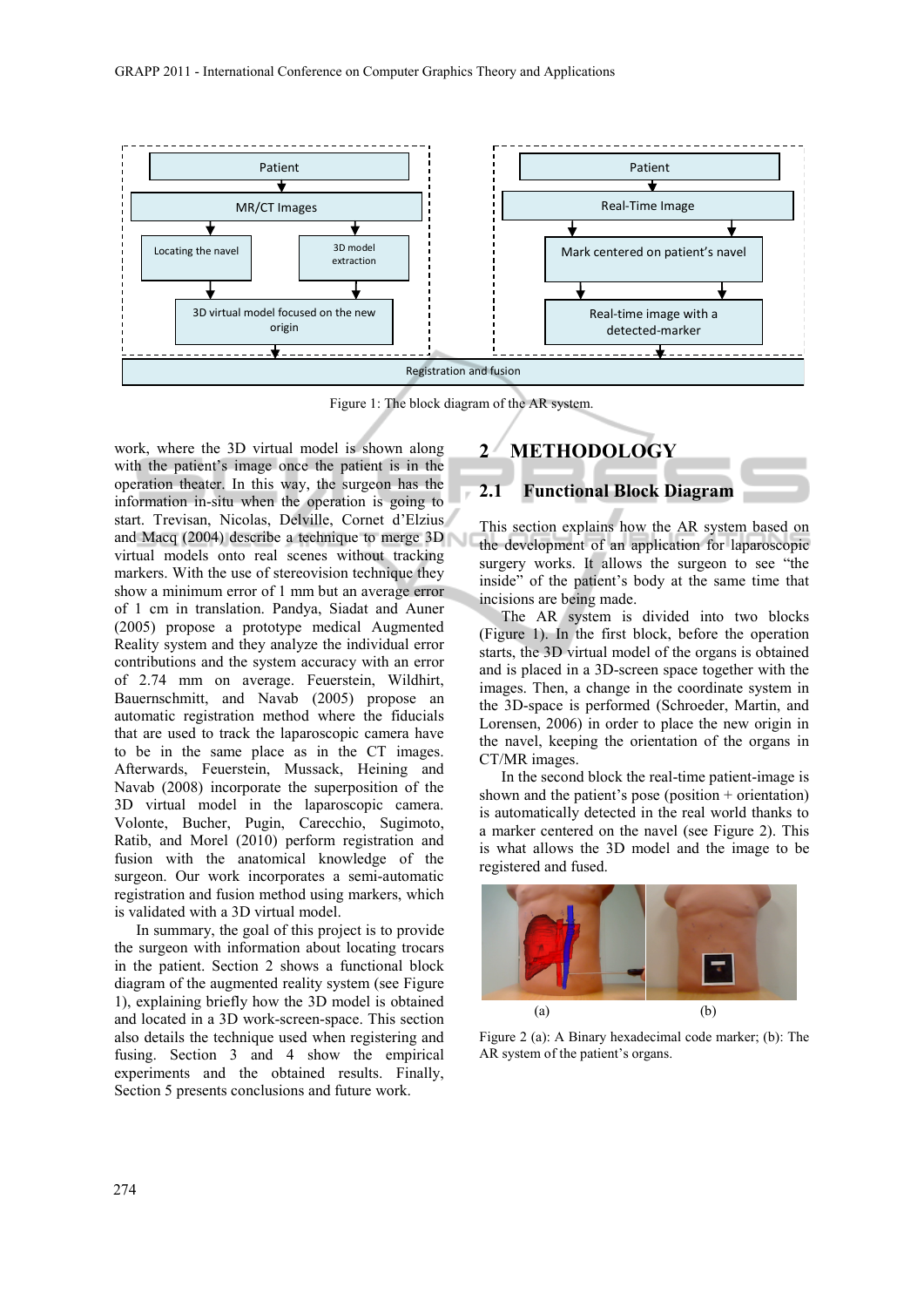#### **2.2 Obtaining a 3D Model**

When the CT/MR images are being obtained, the patient must be perfectly still while lying on the stretcher with his/her back straight and centered on both sides in order to determine the orientation of the organs with respect to an initial coordinate system. 512x512 pixels CT/MR images with a spacing resolution of 0.938x0.938x3.0 millimeters (mm) in each coordinate axis are obtained from a General Electric Signa Excite 1.5T NVP 73800, and then, the virtual model of different organs is extracted by applying digital image processing, especially a region growing algorithm and other algorithms developed in the ITK library by Ibanez, Schroeder and Cates (2005).

Once in the operation theater, the surgeon selects the point of the navel in the CT/MR images thanks to the application presented here. This application establishes the new origin of the images and the model at that point (see Figure 3). Thus, the organs are oriented as in the CT/MR images, but in a different position due to the coordinate change. The new coordinate system after the change is:

$$
x' = \alpha + x;\n y' = \beta + y;\n z' = \gamma + z;
$$
\n(1)

where  $\alpha$ ,  $\beta$ , and  $\gamma$  are the coordinates of the patient's navel with respect to the initial coordinate system *(x,y,z).*



Figure 3: Coordinate system change.

#### **2.3 Camera Calibration**

To take the real-time image, a Logitech QuickCam Pro 9000 webcam is used, which shows the area of interest constantly. First, the camera is calibrated to avoid possible errors when capturing images.

To do this, it is necessary to have different captures of planar checkerboard patterns (see Figure 4), which should be different for each calibration image. Zhang's method (2000) is used for the calibration step, taking the correspondence between 2D image points and 3D scene points over a number of images.

The camera 3x3 intrinsic matrix *K* and the vector *γ* with the distortion parameters have the following form:

$$
K = \begin{bmatrix} f & s & u \\ 0 & \alpha f & v \\ 0 & 0 & 1 \end{bmatrix} \qquad \gamma = \begin{bmatrix} \alpha_1 \\ \alpha_2 \\ \beta_1 \\ \beta_2 \end{bmatrix} \qquad (2)
$$

where  $f$  is the focal length,  $(u, v)$  is the camera optical centre, *α* is the aspect ratio, and *s* is the camera skew between the x- and y-axes;  $\alpha_1$  and  $\alpha_2$ are the radial distortion parameters, and  $\beta_1$  and  $\beta_2$  are the tangential distortion parameters.

Next, a marker that is centered on the navel is placed as shown in Figure 2 (a) to register and fuse the image and the 3D virtual model of the organs. It is advisable to keep the camera parallel to the patient's trunk in order to improve the accuracy of the system, as is shown in Section 4.



Figure 4 (a): Checkerboard that is used to calibrate the camera; (b): A Logitech QuickCam Pro 9000 webcam.

#### **2.4 Marker Detection, Registration, and Fusion**

A binary hexadecimal code marker of 8.45x8.45 centimeters is used in this step. First, the RGB captured image is converted to a binary image, and the edge of the marker is detected thanks to an adaptive threshold algorithm based on the technique of Pintaric (2003). Basically, "*this technique evaluates the mean pixel luminance over a thresholding region of interest, which is defined as a bounding rectangle around the marker axis-aligned corner vertices in the screen-space*".

Afterwards, the relative marker position and orientation with respect to the camera (view point) can also be estimated from a planar structure when the internal parameters are known, in order to apply them to the virtual model. First, a 3D/2D homography matrix must be calculated to later obtain the projective matrix, as detailed by Martin-Gutierrez, Saorín, Contero, Alcañiz, Pérez-López, and Ortega (2010).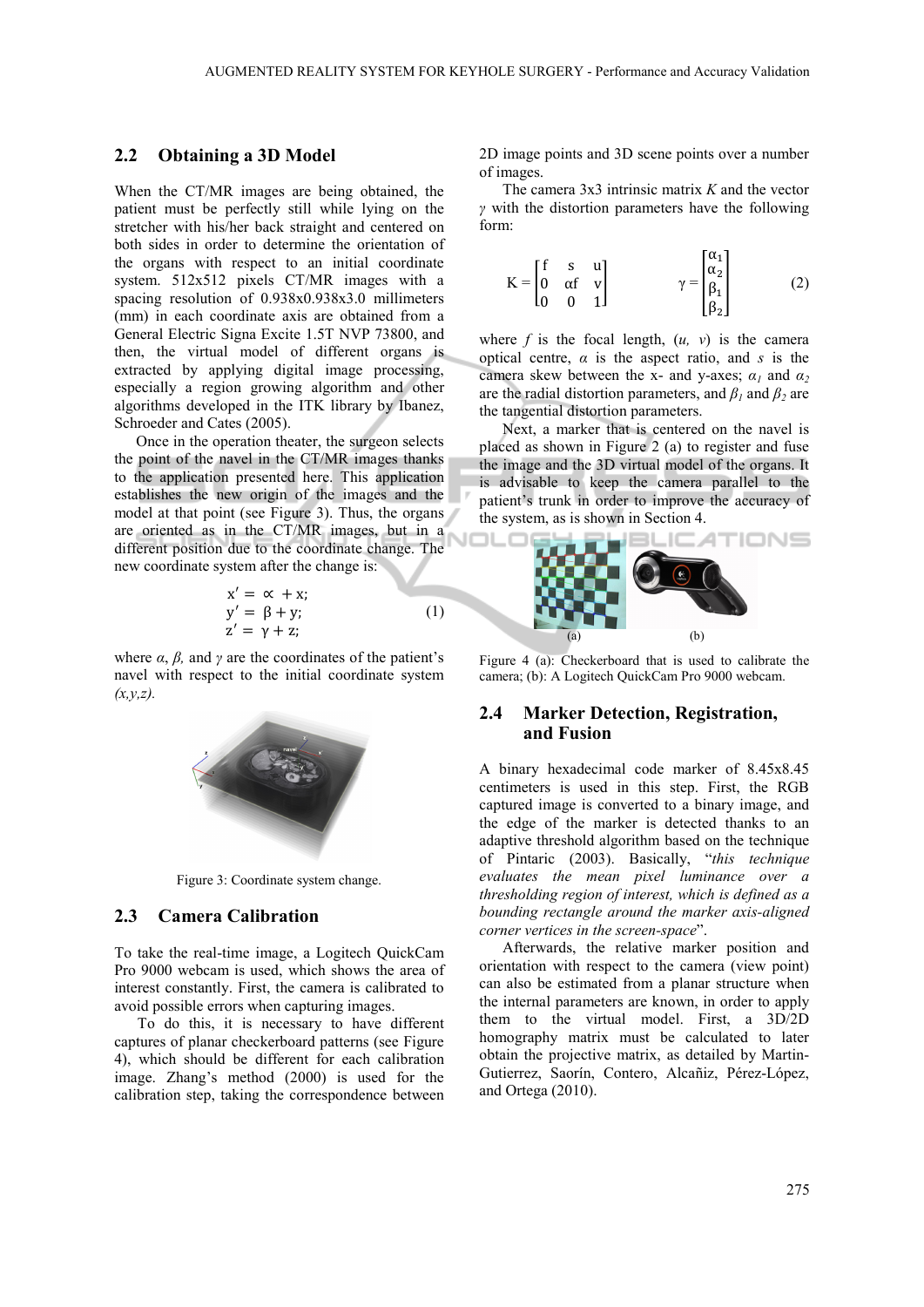A 3D/2D correspondence (*m, M*) includes a 3D point *M* and a 2D pixel point *m*, which are represented as  $(X, Y, Z, I)$  and  $(x, y, I)^T$ , respectively.  $(m, M)$  is related by the 3x3 projective matrix  $P_i$  as Hartley and Zisserman (2003) show:

$$
m = \lambda_i P_i M, \quad P_i = K [R_i | t_i]
$$
 (3)

where  $R_i$  is a 3x3 rotation matrix,  $t_i$  is the translation vector of the camera, and  $\lambda_i$  is the homogeneous scale factor that is dependent on *PiM*. Specifically, considering the  $z=0$  plane, the expression of the homography that maps a point onto this plane and its corresponding 2D point *m* under the perspective can be recovered by writing:

$$
\begin{bmatrix} x \\ y \\ 1 \end{bmatrix} = m = \lambda_i P_i M = \lambda_i K (R^1 R^2 R^3 t) \begin{bmatrix} X \\ Y \\ 0 \\ 1 \end{bmatrix} = \lambda_i K (R^1 R^2 t) \begin{bmatrix} X \\ Y \\ 1 \end{bmatrix}
$$
 (4)

where  $R^1$ ,  $R^2$ , and  $R^3$  are the columns of the matrix *R*. Thus,  $(m, M)$  is related by a 3x3 matrix  $H<sup>i</sup><sub>w</sub>$ , called homography matrix:

$$
\begin{bmatrix} \mathbf{x} \\ \mathbf{y} \\ 1 \end{bmatrix} = \lambda_i \mathbf{H}_{\mathbf{w}}^{\mathbf{i}} \begin{bmatrix} \mathbf{X} \\ \mathbf{Y} \\ 1 \end{bmatrix}, \quad \mathbf{H}_{\mathbf{w}}^{\mathbf{i}} = \mathbf{K} \left( \mathbf{R}^{\mathbf{i}} \mathbf{R}^{\mathbf{2}} \mathbf{t}_i \right) \tag{5}
$$

Conversely, once  $H_w^i$  and *K* are known, the patient's pose can be recovered from equations (3) and  $(5)$ , because  $R$  is a unit orthogonal matrix, as Simon, Fitzgibbon, and Zisserman (2000) explain ("the last column  $R^3$  is given by the cross-product  $R^1 \times R^2$ "):

$$
K^{-1}H_w^i = (R^1R^2t_i), \ P_i = K(R^1R^2R^3t_i)
$$
 (6)

Generally, the patient's pose can be refined by nonlinear minimization, since the anterior processes are sensitive to noise and, therefore, a lack of precision and the "jitter" phenomenon are produced.

In this case, the sum of the reprojection errors is minimized, which is the squared distance between the projection of the 3D points and their measured 2D coordinates. We can therefore write:

$$
[R_i|t_i] = \operatorname{argmin}_{[R_i|t_i]} \sum_{j} ||PM_j - m_j|| \tag{7}
$$

This equation will be solved using the Levenberg–Marquardt (*LM*) algorithm proposed by Marquardt (1963), providing a solution for the problem "Nonlinear Least Squares Minimization".

In this way, the 3D virtual model and the patient's image can be registered and fused, allowing the surgeon to vary the transparency of the image to see the patient's image as shown in Figure 5. Just then, it is important for the patient to

maintain his/her position to avoid possible registration errors.



Figure 5: The developed AR application. 3D-screen-space.

## **3 EXPERIMENTS**

In order for the system to be validated by the surgeon in the hospital, to test how the AR module works, and to determine its accuracy, the following experiments were performed using a *22* inch display, a *i5 4.0 GB RAM* computer, and a regular camera. Initially, 512x512 CT images with a spacingresolution of 0.488x0.488x0.625 mm per pixel were extracted from a jar by means of a GE LightSpeed VCT – 5124069 machine. The model used was a 500 ml DURAN GLS 80 jar with a diameter of 101 mm. The 3D virtual model was obtained by applying a region growing algorithm to 8- and 12- bit images.

In the first experiment, to extract the virtual model, a region growing algorithm was applied to 8 bit images (which were rescaled from the initial 12 bit images), taking the pixels between thresholds 230 and 255 gray scale. In the second experiment, the region growing algorithm was applied to 12-bit images, but taking the pixels between thresholds 150 and 2200 Hounsfield Units (HU).



Figure 6: Experimental assembly of the system.

The camera was placed at a 90º degree angle relative to the real jar, as shown in Figure 6. Then, the middle point of the jar was selected in the CT images as the new origin, and the marker was centered on the jar. The registration and fusion were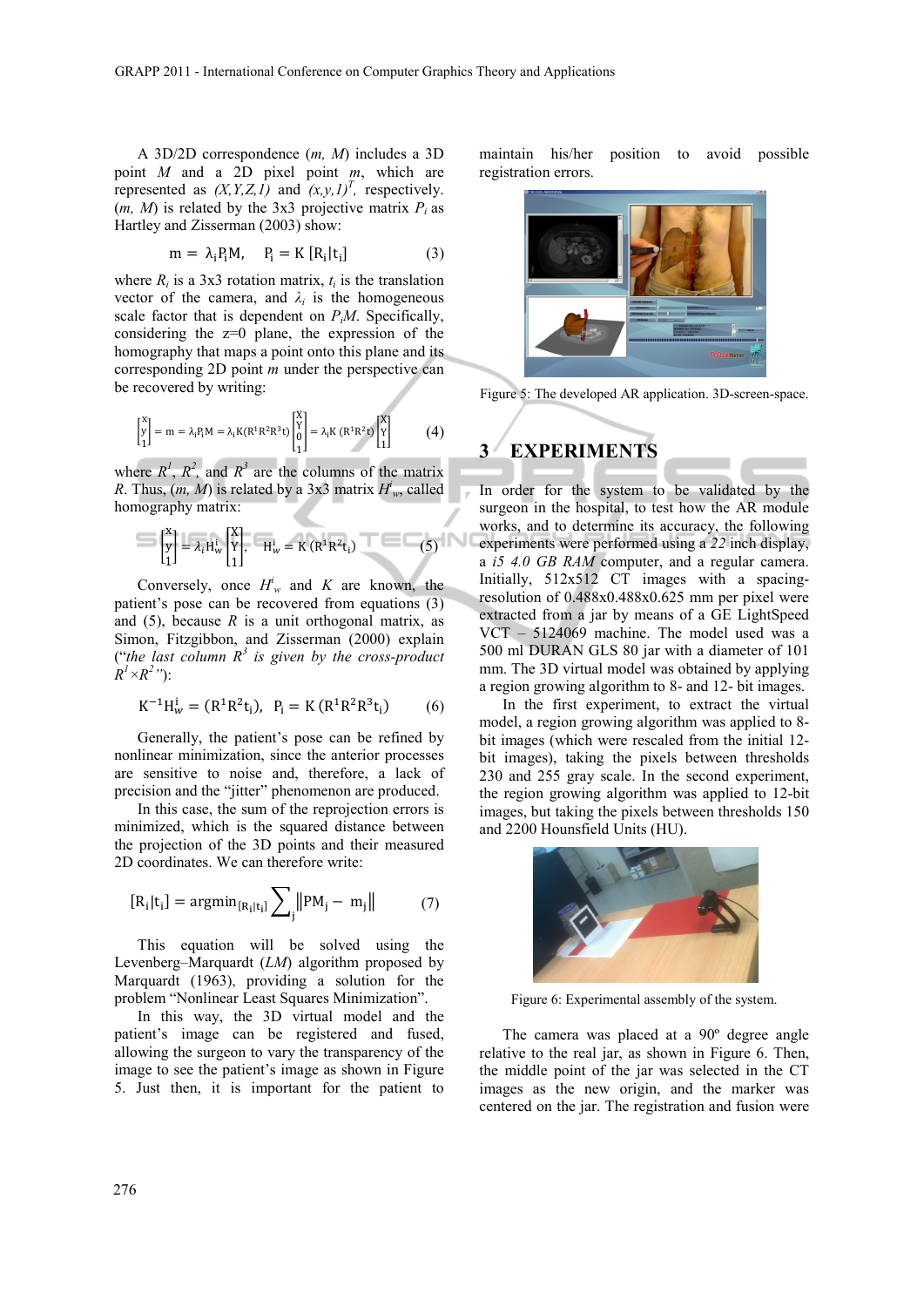performed at that moment, taking an image of the real jar and the virtual jar to validate the system's accuracy. A full graphic example of the experiment is shown in Figure 7.



Figure 7 (a): CT jar images; (b): 3D jar model in screenspace; (c): Marker on the jar; (d): Real jar and virtual jar.

The positions where the accuracy was tested are shown in Figure 8:



Figure 8: Positions where the measurements are taken.

#### **4 RESULTS**

In the first experiment, 8 test-samples were performed to calculate the system's accuracy by placing the camera 50 cm away from the center of the marker placed on the real jar and aligning it.

In each test, the real jar was removed and relocated to the initial position. The 3D virtual model of the jar was obtained from 8 bit-images. The width of the real jar in the image was measured

in each position. The width of the 3D virtual jar was also measured, obtaining the difference between the widths (see Figure 9 (a)). After working out the average of the 8 test samples, the results obtained in pixels were:

Table 1: Results obtained with the virtual jar extracted from 8-bit images.

|                                | $JAR 0^{\circ}$ |    | <b>POS. 1   POS. 2   POS. 3</b> |     | <b>POS. 4</b> | Pref |
|--------------------------------|-----------------|----|---------------------------------|-----|---------------|------|
| <b>Real Width</b><br>(pixels)  |                 | 79 | 82                              | 104 | 104           | 104  |
| <b>Model Width</b><br>(pixels) |                 | 73 | 78                              | 100 | 99            | 99   |
| Difference (pixels)            |                 | 6  |                                 |     |               |      |

The average error was **5 pixels**. Then, a new model was obtained by applying a region growing algorithm to 12 bit-images. Thus, it was possible to compare both experiments in order to know if the segmentation technique had any special influence on the final accuracy. Eight samples were taken under similar conditions to the first experiment (keeping the camera at the same position and relocating the jar). Table 2 shows the results:

Table 2: Results obtained with the virtual jar extracted from 12-bit images.

| $JAR 0^\circ$                  |    | <b>POS. 1 POS. 2</b> | <b>POS.3</b> | <b>POS. 4</b> | Pref |
|--------------------------------|----|----------------------|--------------|---------------|------|
| <b>Real Width (pixels)</b>     | 79 | 82                   | 104          | 104           | 104  |
| <b>Model Width</b><br>(pixels) | 76 | 81                   | 102          | 101           | 101  |
| Difference (pixels)            |    |                      |              |               |      |

The average error was **3 pixels**. Since the width of the real jar and the width in the image are known, it is possible to calculate the equivalence mm-pixel. In this case,  $1 \text{ mm} = 1.030 \text{ pixels}$ , so the error average was **2.913 millimeters**.

As Table 2 shows, the error decreases due to the higher accuracy when the model is segmented with a region growing algorithm to 12-bit image resolution.



Figure 9: (a): The real jar and virtual jar image with camera position 0º relative to the real jar; (b): The real jar and virtual jar with camera position 5º relative to the real jar.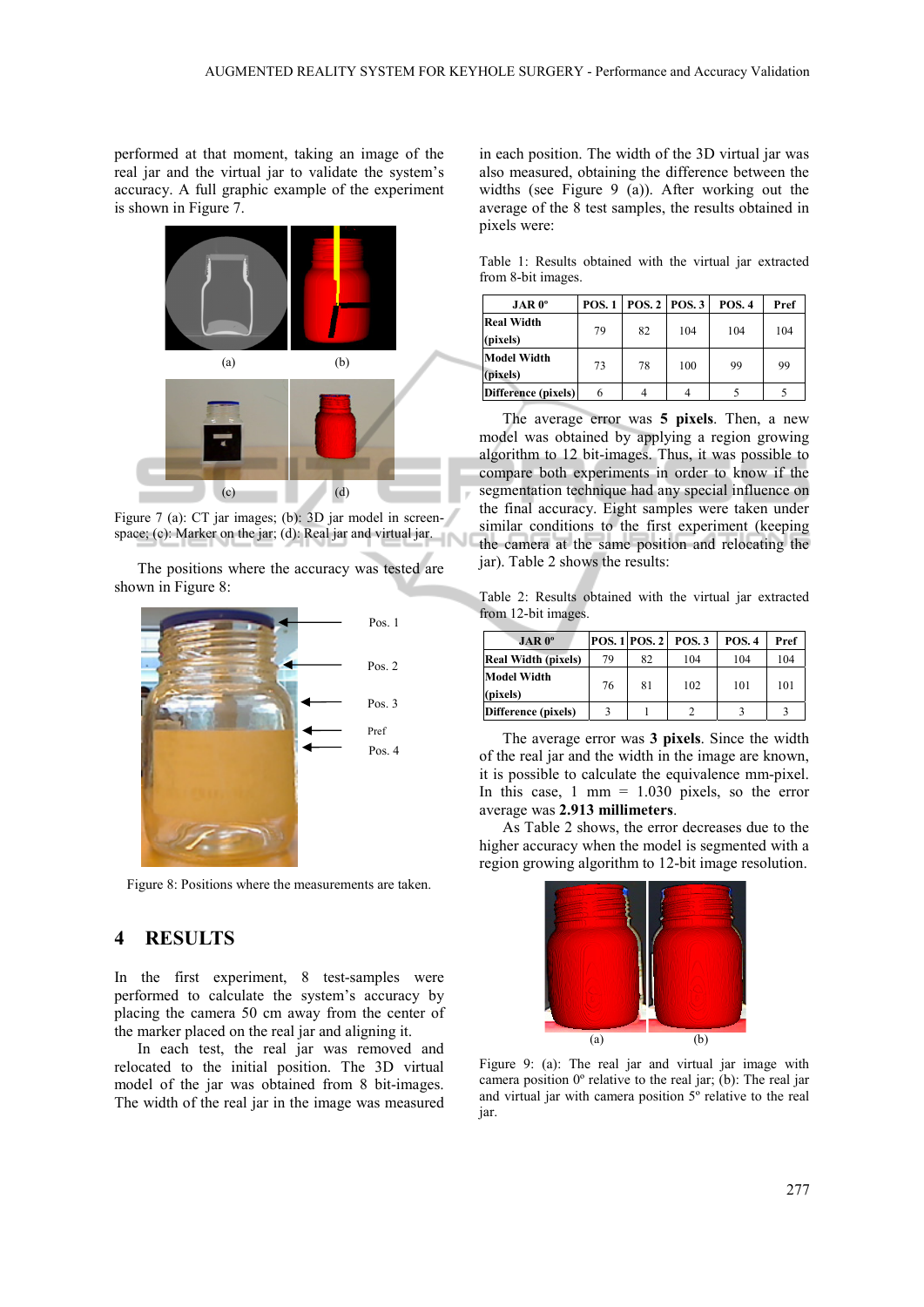Three other experiments were performed to analyze the evolution of the error relative to the angular position of the camera. The camera angles used were 5º, 10º, and 15º relative to the initial position. In this case, since the virtual model hides part of the real jar in the image (see Figure  $9$  (b)), the difference in the right edge was calculated. Table 3 shows the results:

Table 3: Results obtained with 5º, 10º, and 15º deviation camera and virtual jar extracted from 12-bit images.

| $JAR 5^\circ$     | <b>POS.1</b> | <b>POS. 2</b>  | <b>POS.3</b>   | <b>POS. 4</b> | Pref           |
|-------------------|--------------|----------------|----------------|---------------|----------------|
| <b>Difference</b> | 4            | $\overline{c}$ | $\overline{c}$ | 3             | 3              |
| (pixels)          |              |                |                |               |                |
| $JAR 10^\circ$    | <b>POS.1</b> | <b>POS. 2</b>  | <b>POS.3</b>   | <b>POS.4</b>  | Pref           |
| <b>Difference</b> | 5            |                |                |               |                |
| (pixels)          |              | 4              |                |               | $\overline{4}$ |
| $JAR 15^\circ$    | <b>POS.1</b> | <b>POS. 2</b>  | <b>POS.3</b>   | <b>POS. 4</b> | Pref           |
| <b>Difference</b> | 8            | 9              |                |               | 7              |
| (pixels)          |              |                |                |               |                |

When the deviation was  $5^\circ$ , the error was similar to case  $1$  (3 pixels), however, when it was  $10^{\circ}$  or  $15^{\circ}$ , the error increased considerably (4 pixels and 8 pixels respectively). The higher the deviation between the camera and the marker, the lower the accuracy of the method, as Figure 10 shows.



Figure 10: Error made relative to the angular position of the camera.

## **5 DISCUSSION AND CONCLUSIONS**

In this paper, we have presented a method to help surgeons place trocars in laparoscopic surgery.

The minimum accuracy required for minimally invasive surgery in the insertion of trocars is approximately 2 centimeters (cm) because both skin and trocars have a maximum error correction of 2 cm to compensate for locating errors as explained by Feuerstein (2007). Therefore, it is important for the CT/MR images to have a resolution that is higher

than 2 cm in all directions in order to segment and obtain the 3D model correctly. This is a requisite that is easy to carry out because the resolution of the images used is only a few millimeters. If images had a resolution lower than 2 cm, the system would not be useful for surgeons.

Furthermore, since the segmentation method employed in reconstruction of the 3D virtual organs has a global influence on the system accuracy, it is better to work with a high resolution image (12 bits) than with 8-bit images (as proven in Section 4). If the segmentation method or the image resolution are not optimized, the global system will not work very well even though the registration is adequate.

 It is also important to emphasize how to place the marker on the patient since it must be centered on the navel and its base aligned horizontally. It must be on a flat plane to avoid loss of accuracy when the pose is calculated.

Analyzing the graphic and numerical results, we can conclude that registration and fusion satisfy the requirements. To be more thorough, the numerical results that have been obtained lead to the conclusion that the system can be used with patients because, when it is well-calibrated, the error is only about 3 mm. Again, note that the higher the deviation between the camera and the marker, the lower the accuracy of the method, emphasizing the importance of camera position.

This result stands with regard to existing AR methods: Pandya, Siadat and Auner (2005) showed an error of 2.74 mm on average with standard deviation of 0.81 mm in neurosurgery; Trevisan, Nicolas, Delville, Cornet d'Elzius and Macq (2004) presented an error of 1 mm but the object must be at the centre of the sight (camera). Otherwise, the system works badly; Feuerstein, Wildhirt, Bauernschmitt and Navab (2005) showed a tracking average error of 2.6 mm on a rigid phantom.

Another important topic is that the human's liver is deformable and non static, so it would desirable to know the real-time deformation that the liver undergoes. This is the reason why the AR system proposed in this work belongs to a global system that is currently being developed, as it is shown in Figure 11.



Figure 11: General system for keyhole surgery.